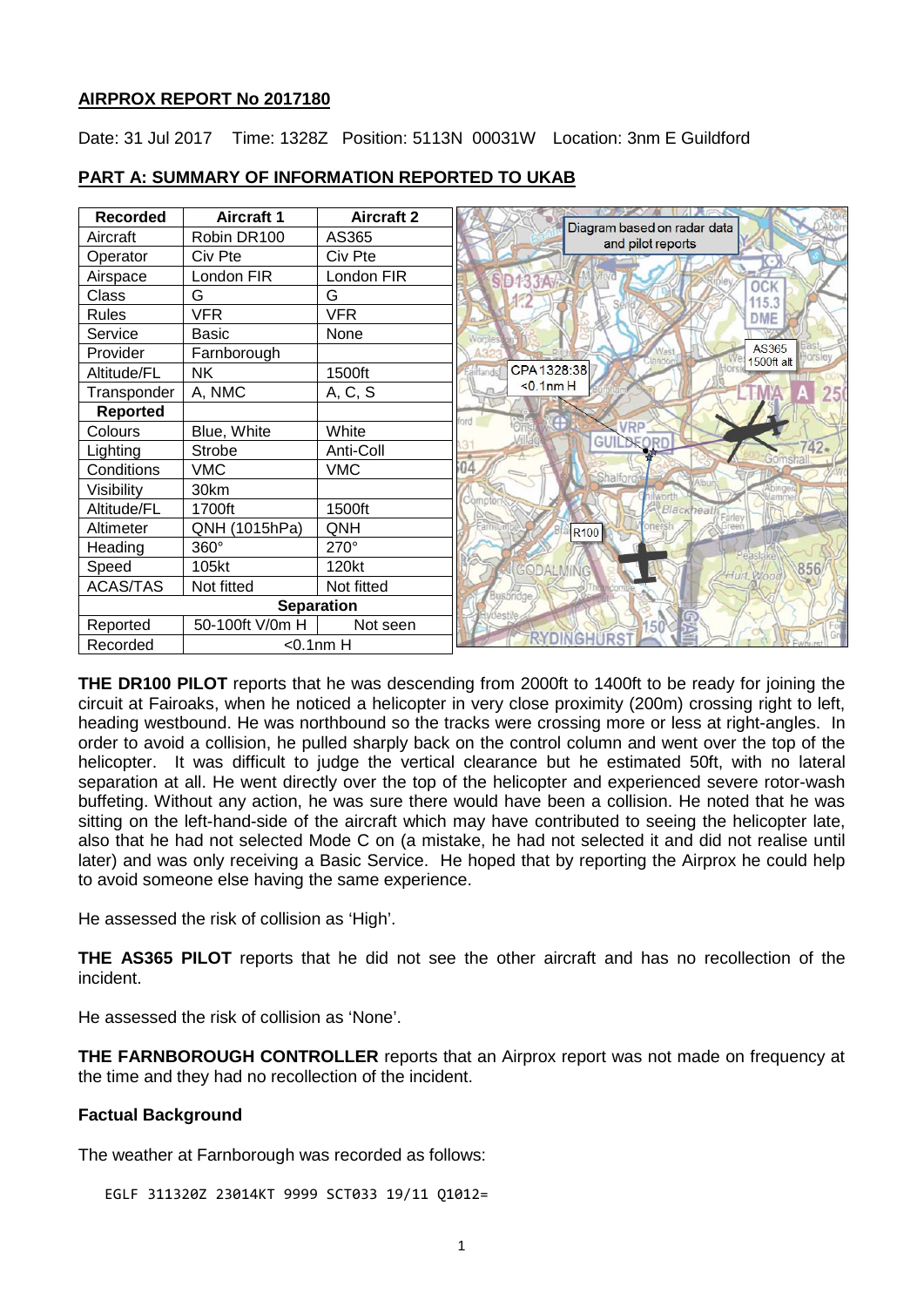# **Analysis and Investigation**

# **CAA ATSI**

The DR100 was on a local flight and in receipt of a Basic Service from Farnborough Radar. At the time of the Airprox, the DR100 had completed their detail and was descending from altitude 2200ft to altitude 1400ft in readiness to join the visual circuit at Fairoaks.

The AS365 was not in receipt of a service from Farnborough and was not known traffic to the Farnborough controller. The identity of the AS365 has been established from the area radar replay. The aircraft were first observed on the radar replay at 1327:01 (Figure 1). The AS365 was 5.4nm NNE of the DR100 and was tracking west.



Figure 1 – 1327:01 Figure 2 – 1328:39

CPA took place at 1328:39 (Figure 2), with the aircraft separated by <0.1nm. The vertical separation could not be determined because the DR100 was not displaying Mode C.

According to the NATS investigation, at 1327 the Farnborough controller started a handover to an incoming controller, pointing out all of their traffic in priority order starting with those under a radar service (and whilst doing so realised that one of these aircraft was wearing an incorrect squawk, which they instructed to change). The off-going controller didn't point out the position of the DR100 to the on-coming controller until 1328:50, after the two contacts had merged and were moving apart. Shortly afterwards the DR100 pilot reported to the on-coming Farnborough controller that they had come quite close to a helicopter. However, the incident was not reported as an Airprox until after landing.

Both aircraft were operating in Class G airspace where the pilots were responsible for their own collision avoidance.

# **UKAB Secretariat**

The DR100 and AS365 pilots shared an equal responsibility for collision avoidance and not to operate in such proximity to other aircraft as to create a collision hazard<sup>[1](#page-1-0)</sup>. If the incident geometry is considered as converging then the DR100 pilot was required to give way to the AS365.

 $\overline{\phantom{a}}$ 

<span id="page-1-0"></span><sup>1</sup> SERA.3205 Proximity.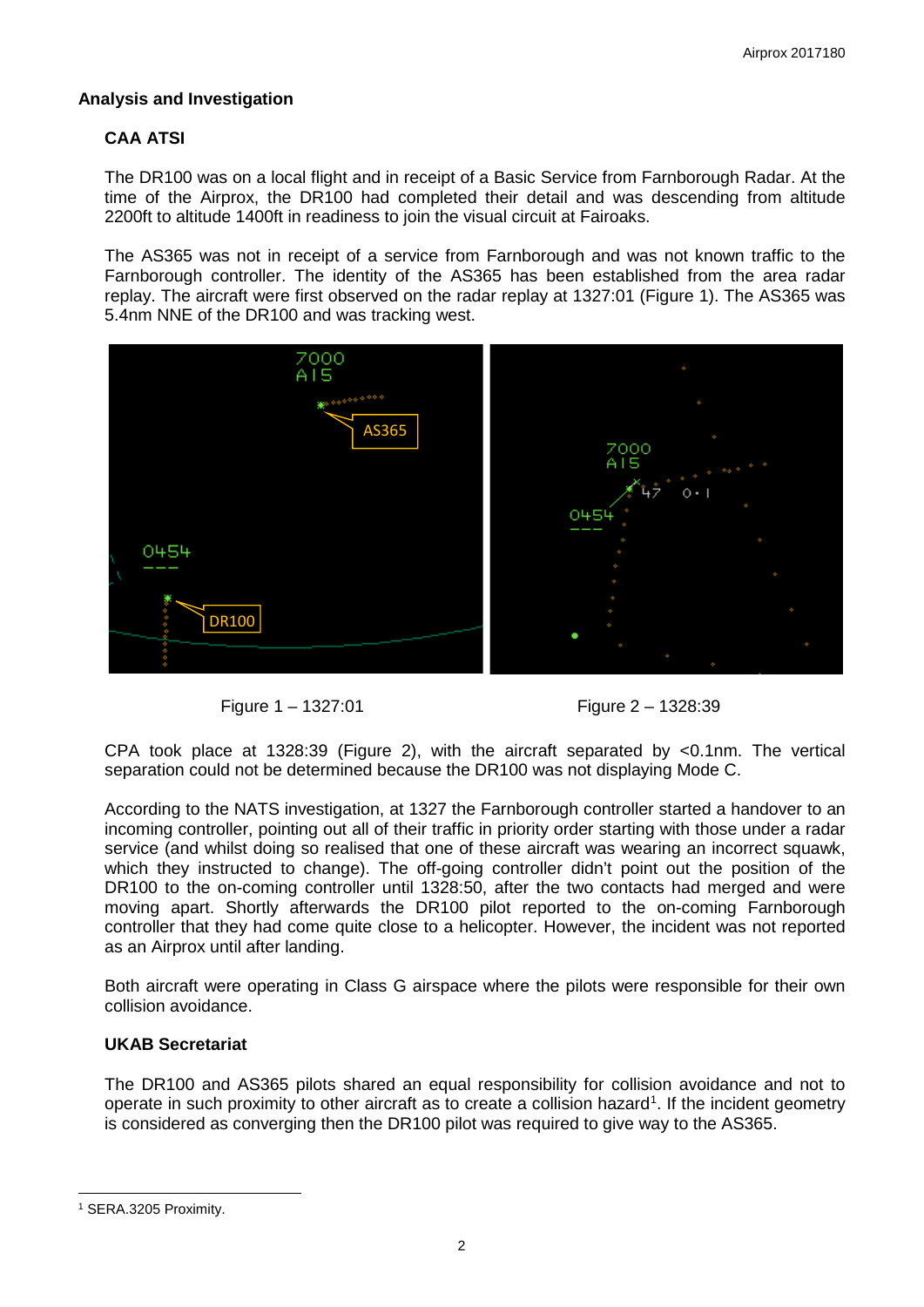### **Summary**

An Airprox was reported when a DR100 and an AS365 flew into proximity near Guildford at 1328 on Monday 31st Jul 2017. Both pilots were operating under VFR in VMC, the DR100 pilot in receipt of a Basic Service from Farnborough and the AS365 pilot not in a receipt of service.

### **PART B: SUMMARY OF THE BOARD'S DISCUSSIONS**

Information available consisted of reports from the pilots of both aircraft, transcripts of the relevant RT frequencies, radar photographs/video recordings, reports from the air traffic controllers involved and reports from the appropriate ATC and operating authorities.

The Board first looked at the actions of the DR100 pilot. He was receiving a Basic Service from Farnborough wherein it was not a requirement for the controller to maintain radar identity and therefore Traffic Information would only be passed if ATC happened to see and thought a risk of collision existed. Noting that the DR100 was not displaying Mode C, members agreed that there was no visual cue to alert the controller to the proximity of the two aircraft, exacerbated by the fact that the controller was busy with a handover to an on-coming controller. Although the Board recognised that it was a simple mistake that the pilot had not turned on his Mode C, they thought it worth reminding pilots that, as of 12<sup>th</sup> October 2017 (after this Airprox occurred), SERA now mandates that when an aircraft carries a serviceable transponder the pilot shall operate the transponder at all times and with all available modes selected regardless of whether the aircraft is within or outside airspace where SSR is used for ATS purposes.<sup>[2](#page-2-0)</sup>

In the end, it was the pilot's look-out that had averted the worsening situation; having seen the AS365 very late, the DR100 pilot was able to take emergency avoiding action. Members noted that the pilots may have been in each other's blind spots (DR100 pilot sitting in the left-hand seat and the AS365 pilot sitting in the right-hand seat) and, because no avoiding action was taken, that the AS365 pilot may not have seen the DR100. The DR100 pilot reported that he climbed to avoid the AS365 and passed directly over and approximately 50ft above it, experiencing some rotor-wash buffeting as they did so he thought. GA members noted that rotor-wash would not normally be experienced when directly above the rotors; it may have been that, in pulling up sharply, the DR100 pilot may have experienced pre-stall buffet.

The Board briefly looked at the part that ATC had to play in the incident. It was unfortunate that the DR100 was not displaying Mode C because ATC members thought that had the controller seen that the height of the two aircraft were similar he may have given Traffic Information. Nevertheless, they were keen to state that, under a Basic Service, controllers were not obliged to maintain radar contact and pilots should not expect to receive Traffic Information; pilots requiring Traffic Information should request a Traffic Service.

Turning to the AS365, Board members opined that this Airprox highlighted the need for robust lookout at all times; that the DR100 had come within such close proximity to the AS365 without being seen by the pilot implied that he was either otherwise distracted by in-flight tasks or had not sighted the DR100 due to obscuration or the known limitations of the eye in detecting objects that were stationary in the field of view. Members used to flying in that area stated that it was a very busy piece of airspace and they wholeheartedly recommended calling Farnborough for an ATS; had he been on their frequency he may have received situational awareness about the DR100 in the area, even if the controller had not given Traffic Information. Similarly, the Board thought that the fitment of a CWS would have been beneficial in providing some information; even though the DR100 wasn't displaying his Mode C, the Mode A alone would have provided an indication that another aircraft was in the vicinity. By removing the barriers of ATS and electronic conspicuity, the AS365 pilot had left himself with see-and-avoid as the final barrier, and, in the end, this barrier had failed for him.

 $\overline{\phantom{a}}$ 

<span id="page-2-0"></span><sup>2</sup> SERA 13001, 13005, 13010 and 13015 - SSR Transponder